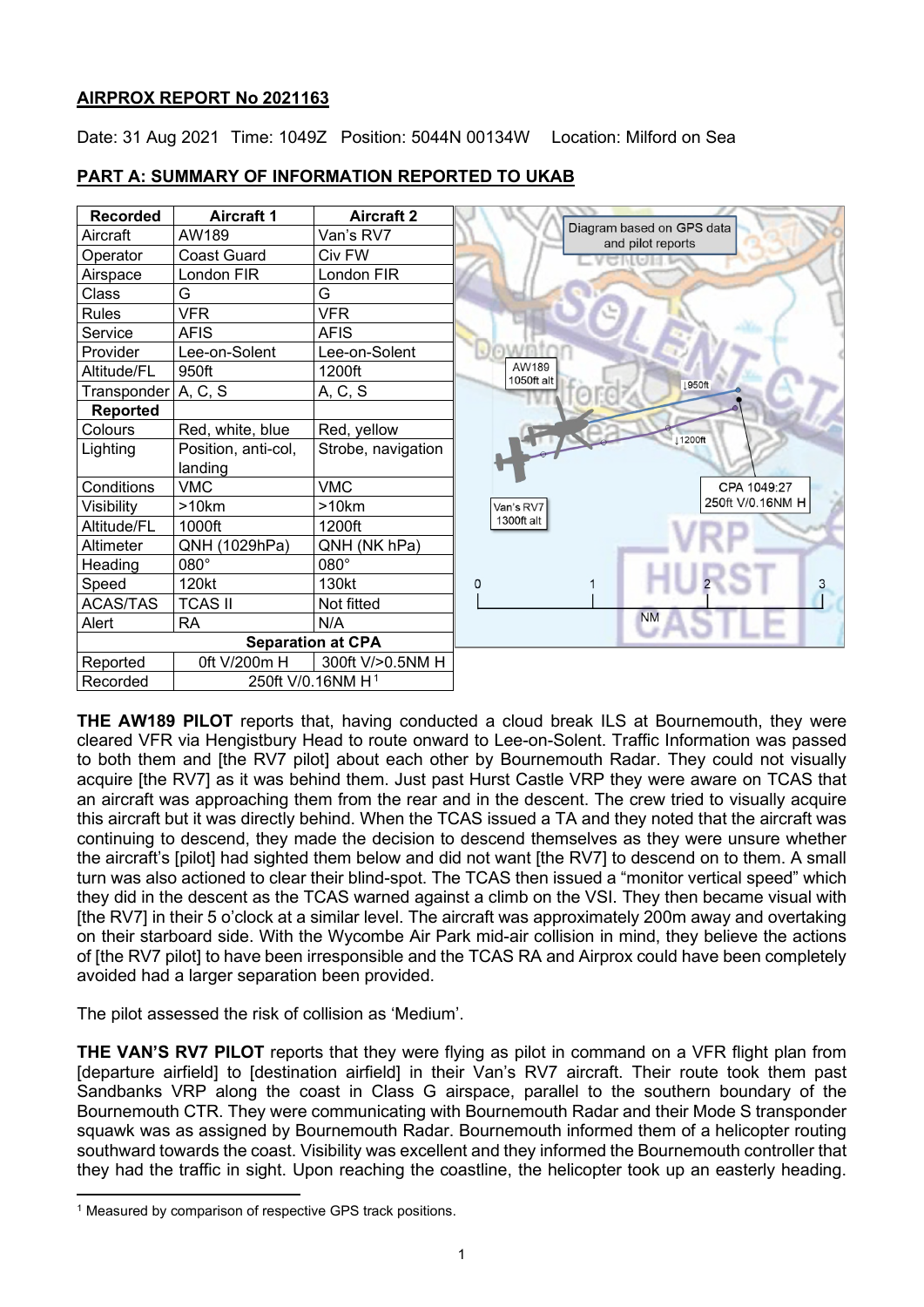They maintained a similar heading, further south and at a higher altitude, while keeping a close watch on the helicopter and appropriate lateral and vertical separation at all times. Their groundspeed was somewhat faster than the helicopter's and thus they gradually passed the helicopter with ample separation. They continued and landed at [destination airfield] and they were surprised to hear later that there was some question of an Airprox incident. In conclusion, they would like to draw attention to the clear visibility conditions, relative positions of the aircraft, appropriate separation maintained visually at all times and that both aircraft were on the same frequency which would have allowed any concern to be easily communicated. They do not consider that safety was in any way compromised.

The pilot assessed the risk of collision as 'None'.

**THE BOURNEMOUTH RADAR CONTROLLER** reports [the AW189] was being vectored for an ILS to RW08 at Bournemouth to break cloud and then depart VFR to the southeast en-route to [destination airfield]. [The RV7 pilot] was on a Traffic Service to the west routing to the south of the Bournemouth Control Zone also inbound to [destination airfield]. Various inbounds and outbounds were on frequency at the time with a reasonably high workload.

[The AW189 pilot] broke off from the ILS at about 3 miles to route direct to Hengistbury Head VFR at 1042. As the helicopter was departing, [the pilot] was advised of [the RV7] to the south of them. Traffic Information was also passed to [the RV7 pilot] on the [AW189] helicopter and the pilot of [the RV7] called visual with the helicopter at 1045 and followed the helicopter eastbound along the coast. At 1048, [the AW189 pilot] reported changing frequencies to [destination airfield] in the vicinity of Hurst Castle and then, at 1048:48, [the RV7 pilot] also advised changing to destination airfield frequency]. The radar replay showed a TCAS alert at 1049:24 after both aircraft had left the frequency.

**THE LEE-ON-SOLENT AFISO** reports that no Airprox or incident was reported at the time on frequency by either pilot. [The RV7 pilot] called inbound wishing to join straight-in for RW05 at 1049. The [AW189 pilot] called inbound just after at 1050. The AFISO asked [the AW189 pilot] how they wished to join and they advised straight in for RW05. The AFISO then let [the AW189 pilot] know that there was one other aircraft inbound from a similar direction; the [AW189 pilot] advised that they were visual with that aircraft in their 1 o'clock high. [The RV7 pilot] then confirmed that was them.

Nothing more was said until both aircraft had landed. [The AW189 pilot] asked the Tower to pass the contact details for the pilot of [the RV7] but did not explain why. The AFISO explained that they could not pass the details but that they would try to contact the pilot directly and pass on the [AW189 operating authority's] telephone number. Later, the [AW189 operating authority] telephoned the Tower and asked for the registration of the other aircraft as they would be filing an MOR in relation to "a TCAS RA which happened out in the Solent which could have been avoided".

# **Factual Background**

The weather at Southampton Airport was recorded as follows:

METAR EGHI 311050Z 03009KT 360V070 9999 BKN016 16/13 Q1030=

## **Analysis and Investigation**

## **UKAB Secretariat**

The AW189 and Van's RV7 pilots shared an equal responsibility for collision avoidance and not to operate in such proximity to other aircraft as to create a collision hazard. [2](#page-1-0) If the incident geometry is considered as overtaking then the AW189 pilot had right of way and the Van's RV7 pilot was required to keep out of the way of the other aircraft by altering course to the right.<sup>[3](#page-1-1)</sup>

<span id="page-1-0"></span><sup>2</sup> (UK) SERA.3205 Proximity.

<span id="page-1-1"></span><sup>3</sup> (UK) SERA.3210 Right-of-way (c)(3) Overtaking.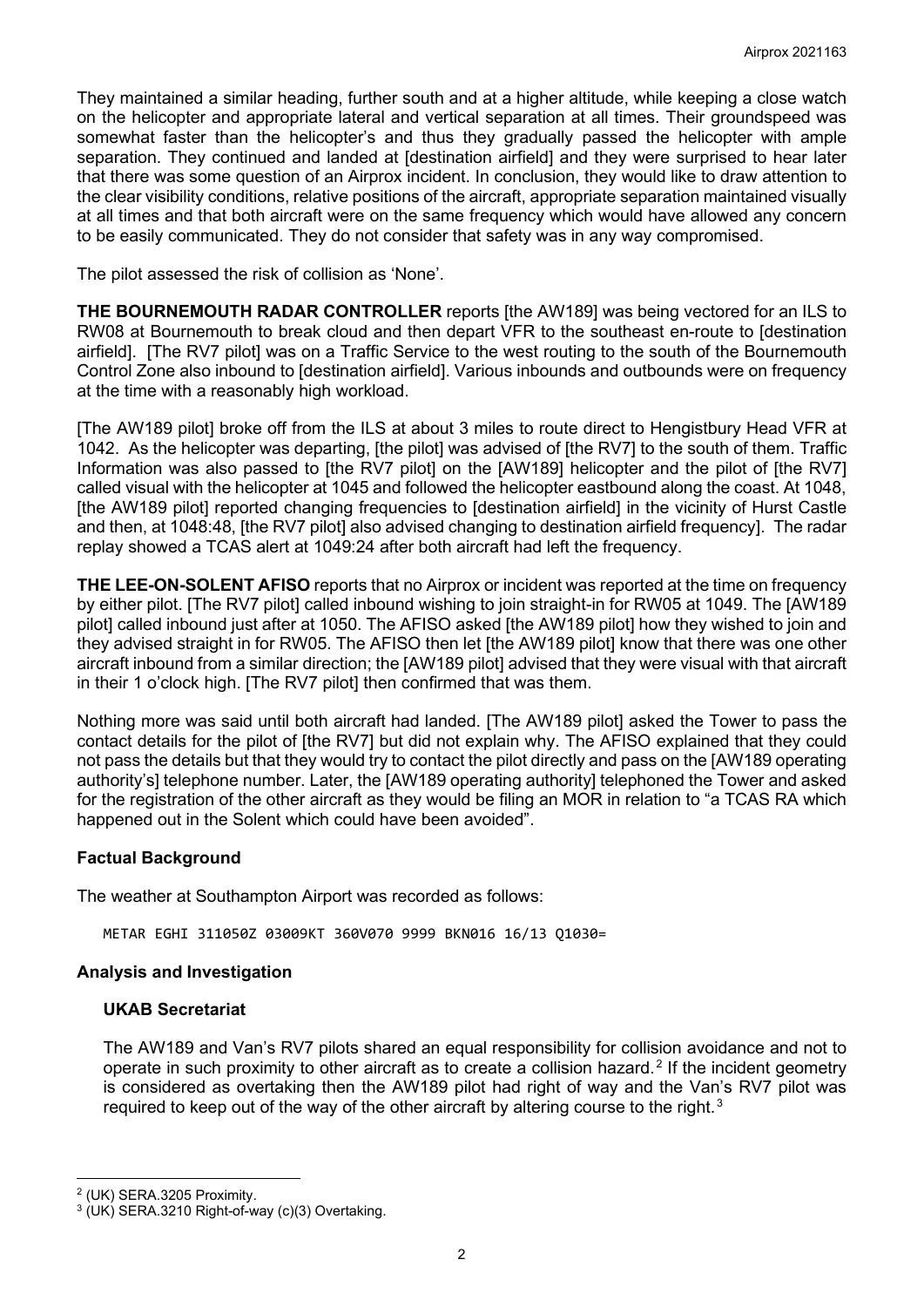## **Summary**

An Airprox was reported when an AW189 and a Van's RV7 flew into proximity over Milford on Sea at 1049Z on Tuesday 31st August 2021. Both pilots were operating under VFR in VMC and both pilots were in receipt of an AFIS from Lee-On-Solent.

#### **PART B: SUMMARY OF THE BOARD'S DELIBERATIONS**

Information available consisted of reports from both pilots, radar photographs/video recordings, GPS log files for both aircraft and reports from the Bournemouth Radar controller and Lee-on-Solent AFISO.

Due to the exceptional circumstances presented by the coronavirus pandemic, this incident was assessed as part of a 'virtual' UK Airprox Board meeting where members provided a combination of written contributions and dial-in/VTC comments.

The Board discussed this event and concluded that normal safety standards and parameters had pertained and that that had been no risk of collision. Accordingly, the Board assigned a Risk Category E to this Airprox. However, members agreed that the following factors (detailed in Part C) had contributed to this Airprox:

- CF1. The Lee-on-Solent AFISO had not been required to sequence or monitor the progress of either aircraft.
- CF2, CF3. Although the Van's RV7 pilot had been passed Traffic Information on the AW189 by the Bournemouth Radar controller, permitting them to gain visual contact with the helicopter, the AW189 pilot had been relying on their TCAS II display for situational awareness and had developed an inaccurate mental model of the relative position of the Van's RV7 and had thus been concerned by the perceived proximity of the Van's RV7.
- CF4. The TCAS II equipment fitted to the AW189 issued an RA, likely due to the lateral separation being <0.2NM.
- CF5. Although the Van's RV7 pilot was visual with the helicopter throughout, the position of the Van's RV7 (behind and above the AW189) hindered the AW189 pilot's view of the Van's RV7.

## **PART C: ASSESSMENT OF CONTRIBUTORY FACTORS AND RISK**

Contributory Factors:

|     | 2021163                                                        |                                               |                                                                            |                                                                                  |  |  |  |
|-----|----------------------------------------------------------------|-----------------------------------------------|----------------------------------------------------------------------------|----------------------------------------------------------------------------------|--|--|--|
| CF. | <b>Factor</b>                                                  | <b>Description</b>                            | <b>ECCAIRS Amplification</b>                                               | <b>UKAB Amplification</b>                                                        |  |  |  |
|     | <b>Ground Elements</b>                                         |                                               |                                                                            |                                                                                  |  |  |  |
|     | • Situational Awareness and Action                             |                                               |                                                                            |                                                                                  |  |  |  |
|     | Contextual                                                     | • ANS Flight Information<br>Provision         | Provision of ANS flight information                                        | The ATCO/FISO was not required to<br>monitor the flight under a Basic<br>Service |  |  |  |
|     | <b>Flight Elements</b>                                         |                                               |                                                                            |                                                                                  |  |  |  |
|     | • Situational Awareness of the Conflicting Aircraft and Action |                                               |                                                                            |                                                                                  |  |  |  |
|     | Contextual                                                     | • Situational Awareness<br>and Sensory Events | Events involving a flight crew's<br>awareness and perception of situations | Pilot had no, late, inaccurate or<br>only generic, Situational Awareness         |  |  |  |
| 3   | <b>Human Factors</b>                                           | • Unnecessary Action                          | Events involving flight crew performing<br>an action that was not required | Pilot was concerned by the<br>proximity of the other aircraft                    |  |  |  |
|     | • Electronic Warning System Operation and Compliance           |                                               |                                                                            |                                                                                  |  |  |  |